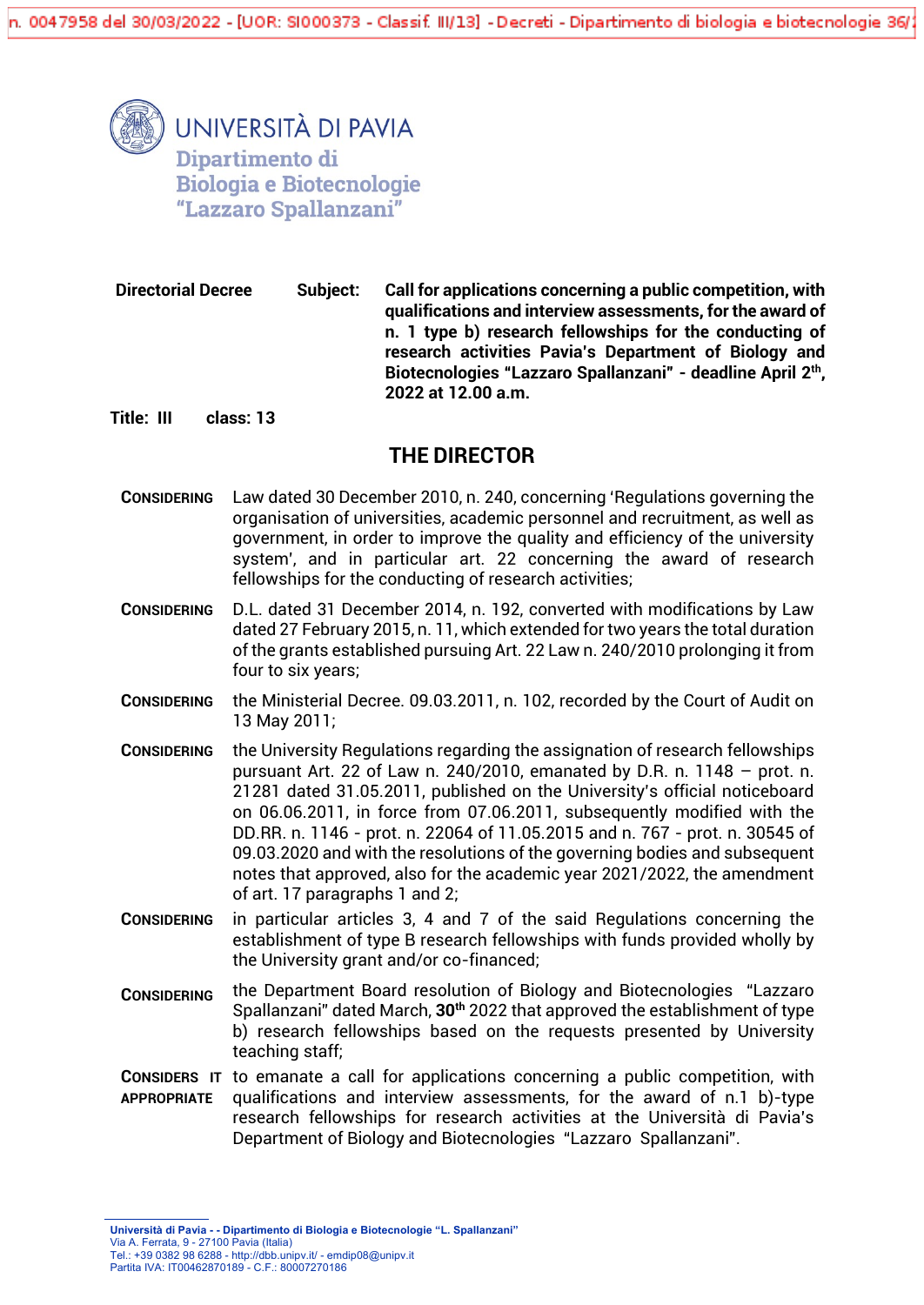

### **DECREES**

#### **Art. 1** *Subject*

1. The Università di Pavia's Department of Biology and Biotecnologies "Lazzaro Spallanzani" announces a public competition, with qualifications and interview assessments, for the award of n. 1 b)-type research fellowships for the conducting of research activities specified below:

| <b>PICA COMPETITION</b><br><b>CODE</b>                       | <b>RESEARCH PROGRAMME</b>                                 |                                                                |                                                            |
|--------------------------------------------------------------|-----------------------------------------------------------|----------------------------------------------------------------|------------------------------------------------------------|
| dbb-2022-b02                                                 | Use of innovative strategies against mycobacteria         |                                                                |                                                            |
| <b>NUMBER OF</b><br><b>RESEARCH</b><br><b>FELLOWSHIPS: 1</b> | <b>RESEARCH TEAM LEADER: PROF.SSA MARIA ROSALIA PASCA</b> |                                                                |                                                            |
| <b>SCIENTIFIC-DISCIPLINARY SECTOR</b>                        |                                                           | <b>DURATION IN YEARS:</b>                                      | <b>DEPARTMENT:</b>                                         |
| <b>BIO/19</b>                                                |                                                           | 1 (renewable)<br>with effect from<br>June 1 <sup>th</sup> 2022 | <b>Biology and Biotecnologies</b><br>"Lazzaro Spallanzani" |

- 2. The aim of research fellowships is to allow qualified candidates to conduct research at the University.
- 3. The grant, including eventual renewals, cannot exceed six years in duration except during periods in which the grant has been has been utilised concurrently with a research doctorate without a scholarship, within the established duration of the relative course. Eventual renewals are dependent upon a positive evaluation of the research activities by the Department Board, as well as an availability of funds.

# **Art. 2**

# *Participation requirements*

- 1. Research fellowships are destined to those who possess a degree (with a course duration of not less than 4 years, as referred to in the pre-existing academic regulations pursuant to D.M. n. 509/1999) or master's degree (pursuant to D.M. n. 509/1999 and to n. 270/2004) or equivalent qualifications awarded overseas, accompanied by adequate professional scientific experience in conducting research activities. **Research doctorate (PhD), or equivalent qualifications awarded overseas, preferably in Disciplines related to Biomedical Sciences,** are considered **compulsory**, with adequate scientific productions in the chosen research sector. The educational qualification has to concern the research theme.
- 2. Candidates in possession of a qualification awarded overseas but which has yet to be recognised pursuant to the laws currently in force, should attach to their application the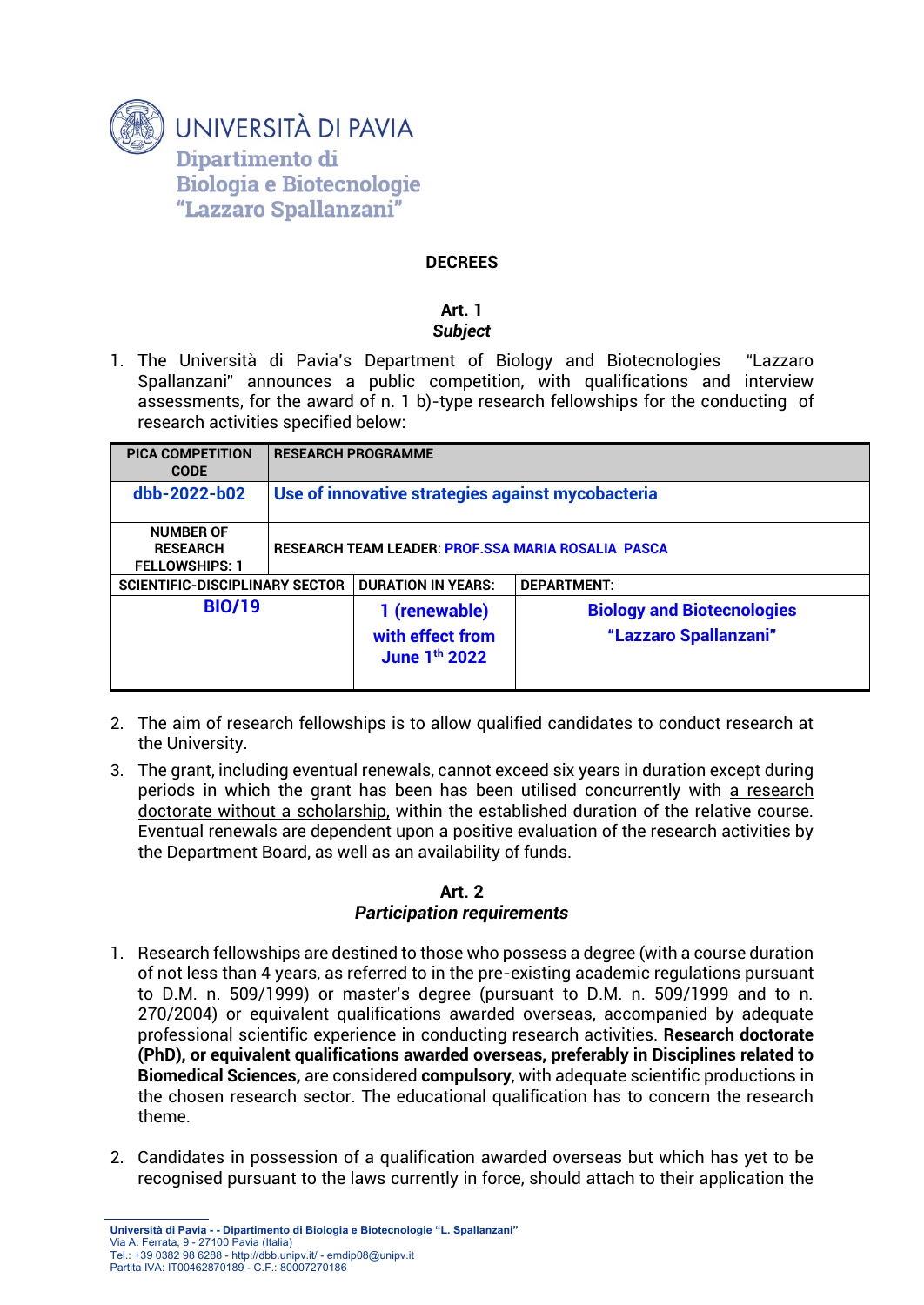

documents that will allow the examining board to assess the qualifications for the sole purpose of the selection procedure only.

- 3. Candidates must be in possession of the required qualifications at the application deadline.
- 4. Selected candidates are provisionally admitted subject to the selection procedure. The administration office reserves the right, at any time and with motivated provision, to exclude candidates who do not meet the established requirements. These decisions will be communicated to the interested party.
- 5. Research fellowships cannot be awarded to staff at the University, at public bodies and research and testing institutions, at the national agency for new technologies and the development of sustainable economic development (ENEA) and at the Italian Space Agency (ASI), as well as at institutions whose post-graduate scientific qualification has been recognised as equivalent to a research doctorate pursuant to Art. 74, comma 4, of D.P.R. 11 July 1980 n. 382.
- 6. Research fellowships may be assigned to personnel at public institutions other than those listed in the previous comma provided they are on leave and do not receive a grant from their place of work per the entire period of the contract referred to in article 10 of this call for applications.
- 7. Research fellowships cannot be awarded to those enrolled, for the duration of the contract as referred to in article 10 of this call for applications, on degree courses, specialist degree courses, short masters' degrees, funded research doctorates or medical specialisations, in Italy or overseas, or on university Master's course.
- 8. Pursuant to Art. 18, comma 1, lett. *b)* and *c)* of Law n. 240 dated 30 December 2010, research fellowships cannot be awarded to those related by marriage, consanguinity or affinity, up to fourth degree relations, to teaching staff from the department/research centre or institution that is proposing to offer the contract, the Dean, the Director General or member of the University Administration Board.
- 9. Research fellowships cannot be awarded to those who have signed contracts, pursuant to Art. 22 (*Research fellowship*) and Art. 24 (*Temporary research positions*) of Law n. 240 dated 30 December 2010, with other universities and/or other subjects outlined in comma 5 of the present article, whose duration together with that of the contract outlined in this call for applications, exceeds 12 years (including 6 years of research fellowships, except during periods in which the grant has been has been utilised concurrently with a research doctorate without a scholarship, within the established duration of the relative corse), even when non-continuous, as set out in Art. 22, comma 9 of the cited Law; maternity leave and sick leave are not taken into consideration when calculating the time limit.

# **Art. 3**

# *Research grant amounts*

1. The gross amount of the research fellowship is **€ 20.400,00** , inclusive of all the taxes to be borne by the recipient of the grant and will affect the **Prin 2020** funds-**Prof.ssa Pasca.**

**Università di Pavia - - Dipartimento di Biologia e Biotecnologie "L. Spallanzani"** Via A. Ferrata, 9 - 27100 Pavia (Italia) Tel.: +39 0382 98 6288 - http://dbb.unipv.it/ - emdip08@unipv.it Partita IVA: IT00462870189 - C.F.: 80007270186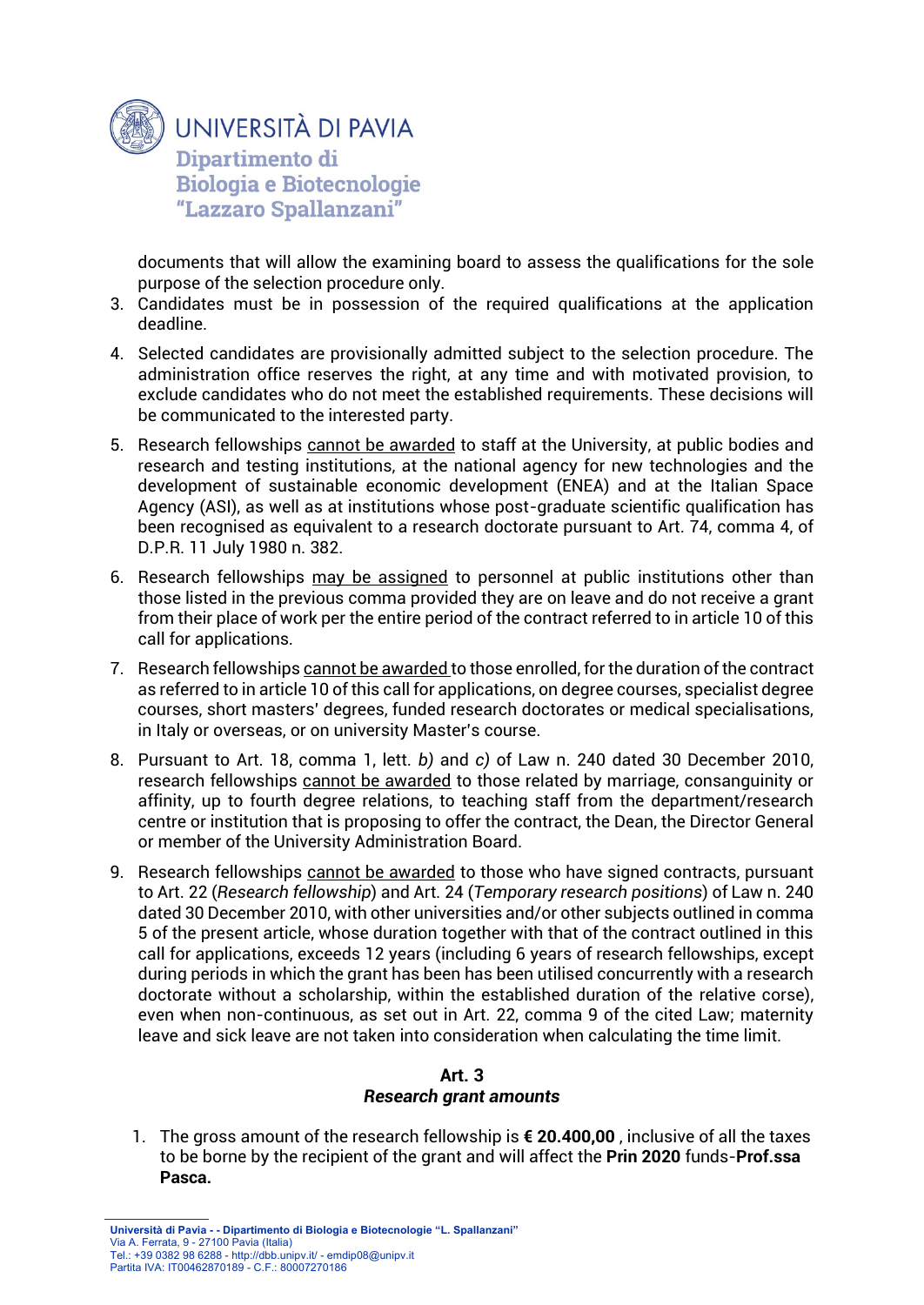

- 2. The research fellowship is paid in monthly instalments.
- 3. From 2011, grants for research activities will be subject to: article 4 of Law 13 August 1984, n. 476 (concerning tax); article 2, comma 26 and successive commas, of Law 8 August 1995 n. 335 and successive modifications (regarding social security); Labour and Social Security Ministerial decree of 12 July 2007, published in the G.U. n. 247 dated 23 October 2007 (regarding obligatory suspension from work during maternity); and art. 1, comma 78, of Law 27 December 2006, n. 296, and successive modifications (regarding sick leave). During the period of compulsory maternity leave, benefits from INPS, pursuant to art. 5 of the cited decree dated 12 July 2007, will be assimilated by the university until the full research fellowship amount is reached.

# **Art. 4**

### *Application and deadline for submissions*

1. The application for admission to the selection procedure, together with any documents and publications deemed useful for the purposes of assessment, must be submitted electronically, under penalty of exclusion,

### **by and no later then May 2 th, 2022, at 12:00 a.m.**

by connecting to the following web page:

#### <https://pica.cineca.it/unipv>

clicking on "Assegni di ricerca", and then choosing the relevant call for applications.

It is possible to access the computer application through **SPID - Sistema Pubblico di Identità Digitale [***Italian* **Public System of Digital Identity]** (choosing from the page of available federations the institution "Università degli Studi di Pavia") or by Registering to the system with an e-mail address or by the accounts LOGINMIUR, REPRISE and REFEREES.

Following the guidelines published in the procedure, the candidate must enter all data required for submitting the application and attach all support documents electronically in .PDF format.

The admission form can be submitted only if all the mandatory fields have been filled in.

Until the deadline for the submission of applications, the procedure allows candidates to save any data entered in "draft" mode.

Before the deadline, it is possible to withdraw the application and to submit a new application within the deadline. If the candidate has not completed the procedure for submitting the application, he can modify it, following the guidelines.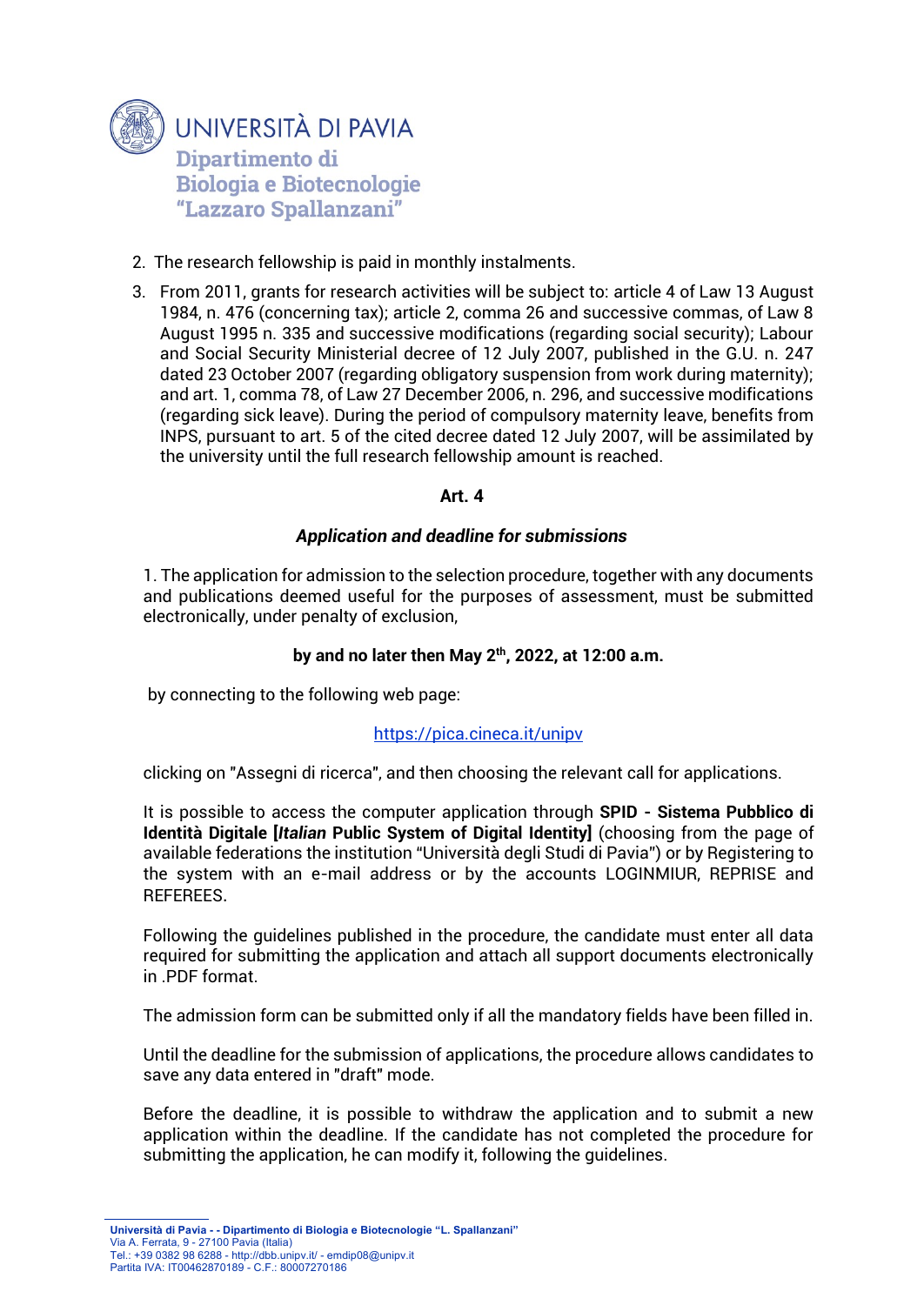

Upon expiry of the deadline, the application for admission to the procedure must be completed in a definitive manner and, after being dated, signed and uploaded to the system, it must be submitted electronically; the system will thereafter not permit access and, therefore, changes and/or document integration will not be allowed.

Once the application dated and signed has been submitted and uploaded, the candidate may ask Italian or foreign experts to upload one or more letters of reference (max 3) using the online procedure before the peremptory deadline of the call for applications; it is therefore recommended, when compiling and closing applications, that candidates take into consideration the time needed to complete the process, the penalty for which could be the inadmissibility of their references. Reference letters directly attached to the online application submitted by the applicant are not allowed.

Once the application dated and signed has been submitted and uploaded, candidates with disabilities and/or invalidity pursuant to Law n. 104 of February 5, 1992 and subsequent modifications and additions, or those candidates diagnosed being DSA (i.e., having specific learning disabilities) according to Law n. 170 of October 8, 2010, can request - by filling out a separate online application form and by providing appropriate certification issued by the public health facility or accredited facility - aids or additional time for their interview. This request must be submitted before the peremptory deadline for the call for applications; therefore, it is recommended, when completing and closing applications, that candidates take into consideration the time needed to complete the process, the penalty for which could be the inadmissibility of their request.

The date on which the application is submitted electronically will be certified by the computer system through a special receipt issued automatically and sent via e-mail to the candidate. Each application will be given a numerical identifier which, together with the selection announcement code, must be specified in any communication relating to the procedure.

#### **In case of access through SPID, no signature will be required when submitting the application. In case of access to the system differently, the submission of the application must be completed and concluded as said before**:

- $\triangleright$  by digital signature, using a smart card, a USB token for digital signature, or remote signature, all of which permit the holder to sign documents digitally:
- in the case of a Smart card or USB token for digital signature, compatibility with the digital signature device of the ConcorsiOnLine system must be verified. If it is compatible, the holder can sign the application directly on the server (e.g. ConFirma);
- should candidates not have a digital signature device compatible with the ConcorsiOnLine system or not be the holder of a remote signature with access to a portal for the subscription of generic documents, the .PDF file generated by the system must be saved on their computer and, without being altered in any way, must be signed digitally in CAdES format: a file with a .p7m extension will be generated and

**Università di Pavia - - Dipartimento di Biologia e Biotecnologie "L. Spallanzani"** Via A. Ferrata, 9 - 27100 Pavia (Italia) Tel.: +39 0382 98 6288 - http://dbb.unipv.it/ - emdip08@unipv.it Partita IVA: IT00462870189 - C.F.: 80007270186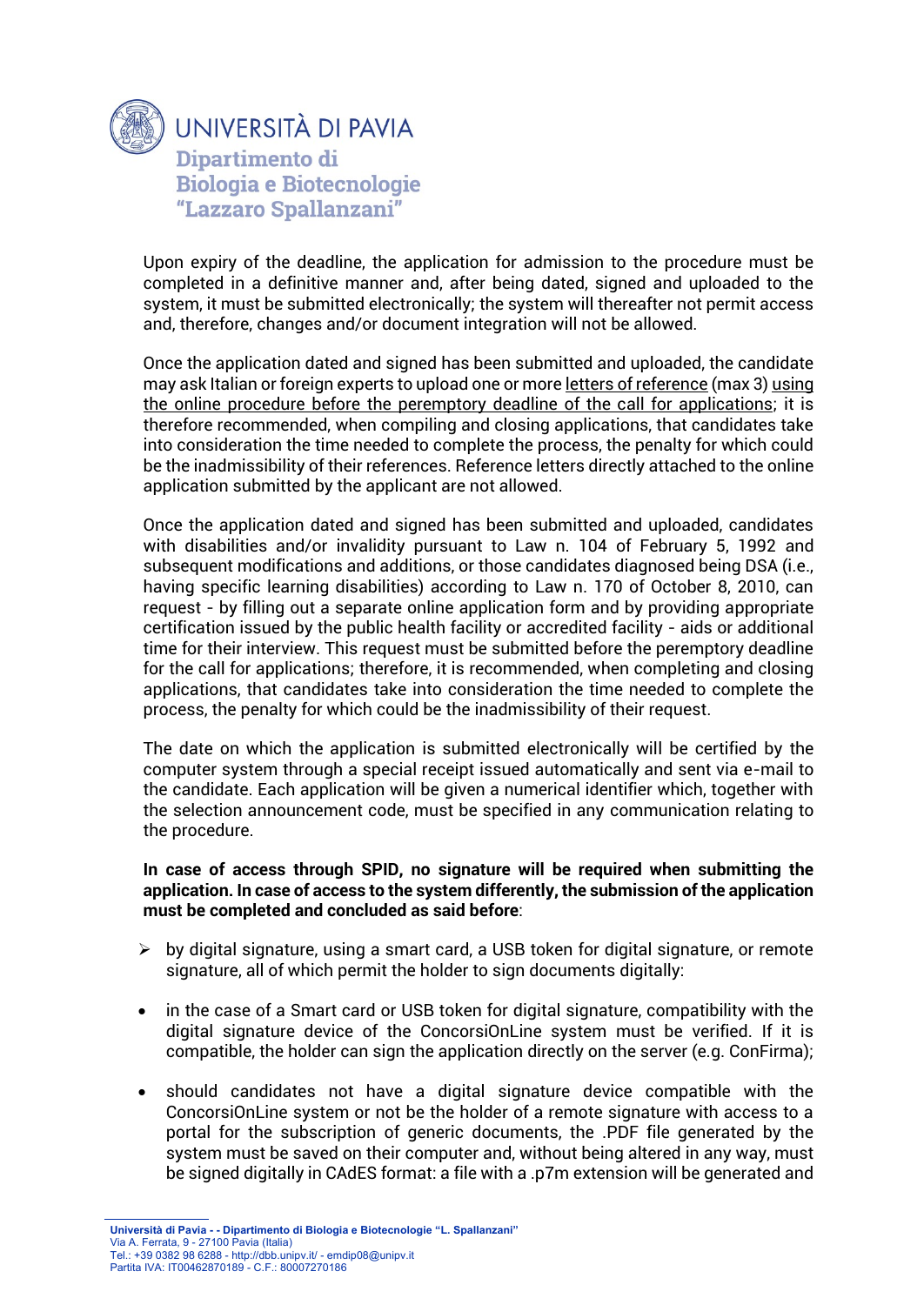

this must be uploaded to the system. Any changes made to the file before the digital signature/remote signature will prevent the automatic verification of the correspondence between the content of this document and the original, and will result in the exclusion of the application.

In the event that it is impossible to effectuate one of the above two options:

 $\triangleright$  candidates must save the PDF file generated by the system on their computer and, without making any changes, print it and affix their full handwritten signature to the last page of the printout. This document must then be scanned and uploaded to the system.

**Undated and/or unsigned applications will be rejected, except for those submitted via SPID for which neither date nor signature are required.**

**The IT procedure could be occasionally subject to interruptions owing to technical requirements. In case of technical issues, please contact the support service via the link at the bottom of the page https://pica.cineca.it/ unipv**.

- 2. When applying to participate, candidates must declare under their own responsibility and pursuant to articles 46 and 47 of Presidential Decree n. 445, December 28, 2000:
- a) their participation in the research project;
- b) their personal details, date and place of birth, citizenship, tax file number if Italian citizens, residential address and the address chosen for the purposes of the selection (including postcode), mobile phone number, e-mail address and, if applicable, PEC and/or Skype address;
- c) to be in possession of a degree (course of study lasting no less than 4 years, provided for by the didactic regulations prevailing under Ministerial Decree No. 509/1999) or an master's degree (pursuant to Ministerial Decree No. 509/1999 respectively and No. 270/2004), indicating the mark obtained, the title of the thesis, the name of the supervisor, the date, as well as the name of the University where the degree, or the equivalent academic qualification obtained abroad was conferred. *In the event that the foreign qualification has not been deemed equivalent*, the candidate must make a request for equivalence, for the sole purpose of participating in the selection, accompanied by: 1) if the qualification had been obtained in an EU country: a list of the exams taken with the relative assessment and the legal duration of the course; 2) if the qualification has been obtained in a non-EU country: certificates of the university degrees translated into Italian or English, the list of exams taken with the relative assessment, and the legal duration of the course.

Candidates must also present any other useful documentation (e.g., a Diploma Supplement, a certificate of equivalence of qualification issued by the local authority, etc.) so as to allow the Commission to ascertain equivalence solely for the purposes of participation in the selection procedure.

d) if they hold a PhD degree, providing details regarding the title of their thesis, the name of their coordinator, as well as their date of graduation, their final mark/assessment, and the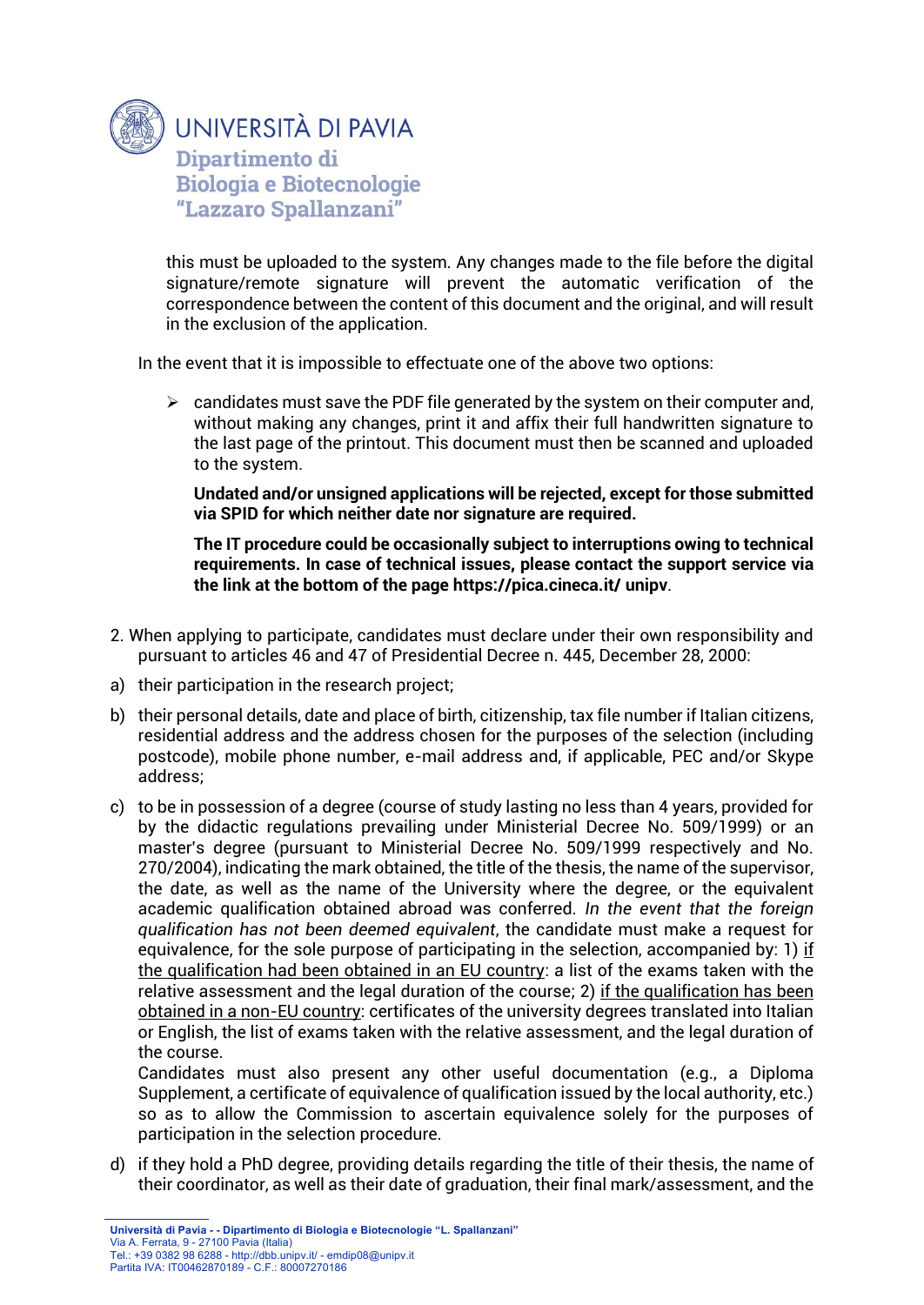

University responsible for their PhD programme  $-$  to be documented according to the procedure outlined in letter c) above;

- e) any research fellowship(s) that is/are currently or was/were previously held and which does/do not exceed a maximum time period of twelve years, even non-consecutive, considering the total duration of the contracts referred to in art. 22 (*research fellowships*) and art. 24 (*fixed-term researchers*) of Law n. 240, December 30, 2010, even undertaken in conjunction with other universities and/or with the other parties referred to in art. 2 paragraph 5, together with the duration of the contract referred to in this call for applications;
- f) any other qualifications obtained (specialization diplomas and certificates of attendance at post-graduate specialization courses obtained either in Italy or abroad, involvement in recognised research activity with public or private parties through the provision of contracts, scholarships or work assignments, both in Italy and abroad, etc.) - documented according to the methods set out in paragraphs 3 and 4 below, and letter c) of the present paragraph;
- g) to undertake a proficiency test of the english language;
- h) any dependence on a public administration referred to in paragraph 6, art. 2 of the present call for applications;
- i) to have read the regulations of the call for applications.

Candidates undertake to communicate promptly any change in their position as well as changes of residency, address or other details stated in the application;

- 3. Pursuant to art. 40, paragraph 1, D.P.R. 445/2000, no certificate issued by a public administration can be attached to the application form. If attached, the document will not be taken into account when evaluating the application.
- 4. Only qualifications issued by individuals and/or private organizations can be submitted.
- 5. Candidates must attach to the application form:
- $\triangleright$  their own scientific-professional curriculum, duly dated and signed (except for those submitted via SPID for which neither date nor signature are required), in which each element useful for assessing qualifications and for carrying out any necessary checks on the veracity of self-certified data is specified in an analytical and precise manner;
- $\triangleright$  any scientific publications deemed useful for selection (with up to a maximum of 30 contributions);
- $\triangleright$  any documentation pursuant to art. 4 paragraph 2 letter c) of the present announcement and any other documentation useful for evaluation purposes;
- $\triangleright$  a valid identity document and, if required, the Italian tax code.

Files in .pdf format must be free of macro-instructions and executable codes, and must have a maximum capacity of 30 MB;

6. It is forbidden to submit to documents and publications that have already been submitted for participation in other selection procedures organized by the University of Pavia.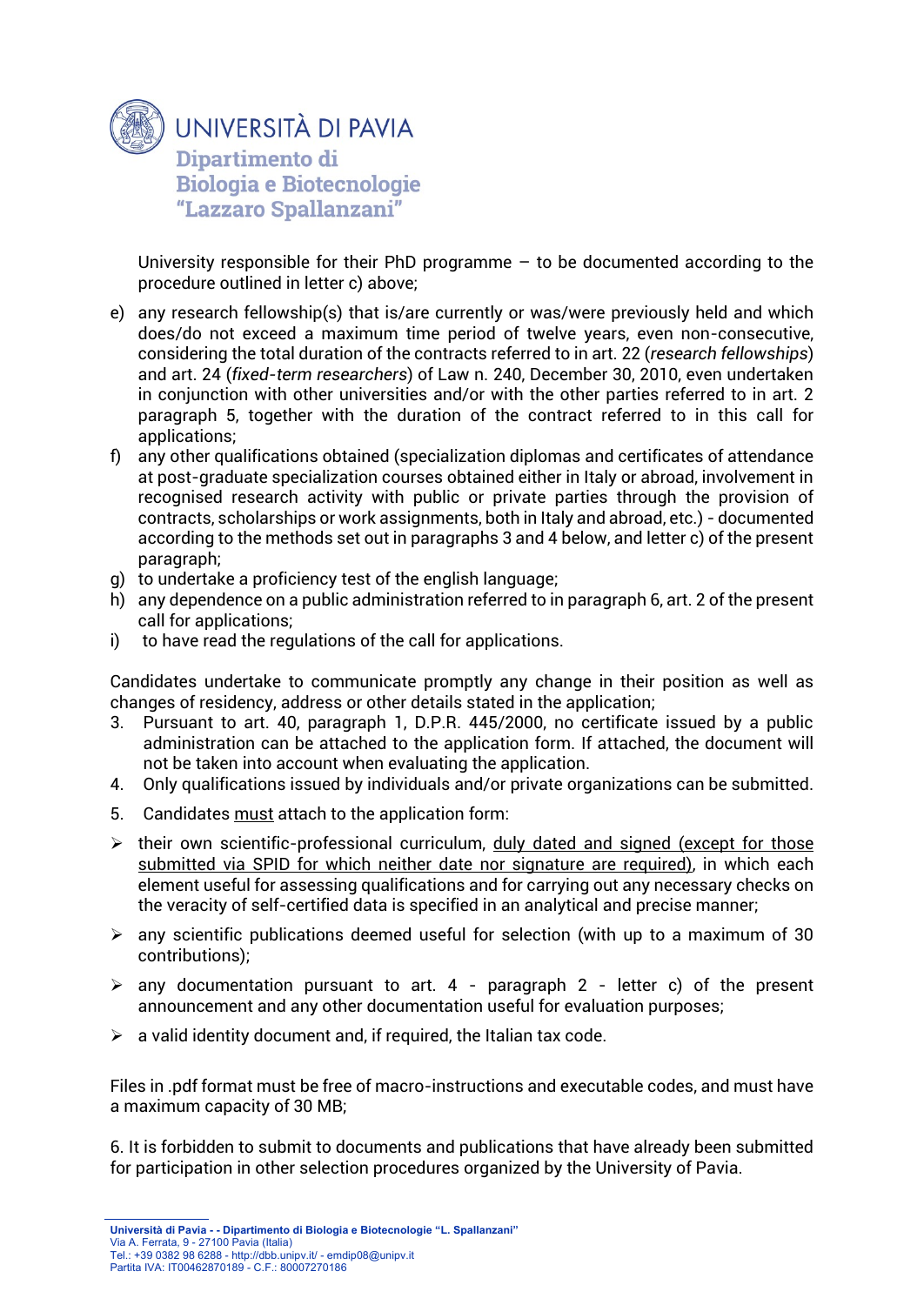

7. Applications that are not signed, not dated and do not meet the necessary requirements will not be considered. Candidates whose application has been declared inadmissible will be duly notified of their exclusion from the selection.

8. The Administration is in no way responsible for the dispersal of communications due to incorrect details on the part of candidates regarding their residency and address, or due to missing or late communication regarding changes to residency and address, or for any technical problems encountered in the online procedure.

# **Art. 5**  *Examining board*

- 1. Once the deadline for the presentation of applications for selection has passed, the Director of the Department of Department of Biology and Biotecnologies "Lazzaro Spallanzani" will nominate the examining board. The formal act of nomination will be published on the website of the Department.
- 2. The examining board is composed of three teaching staff designated by the Department Board.
- 3. The examining board must conclude its task within sixty days of the nomination date.
- 4. Examining board members are not remunerated.

### **Art. 6** *Selection procedure*

- 1. Selection of candidates is based on a joint comparative evaluation of the qualifications presented and an interview, together with a language test.
- 2. The examining board, in their comparative evaluation, can assign 100 points: 50 for the qualifications held and 50 for the interview.

The 50 points reserved for qualifications are divided on the basis of specific criteria defined in the table below:

| TITI F.                                                                              | <b>SCORE</b>    |
|--------------------------------------------------------------------------------------|-----------------|
| Master's degree preferentially in Biology<br>and / or similar                        | Up to 5 points  |
| PhD preferentially in Disciplines related to<br>Biomedical and / or similar Sciences | Up to 10 points |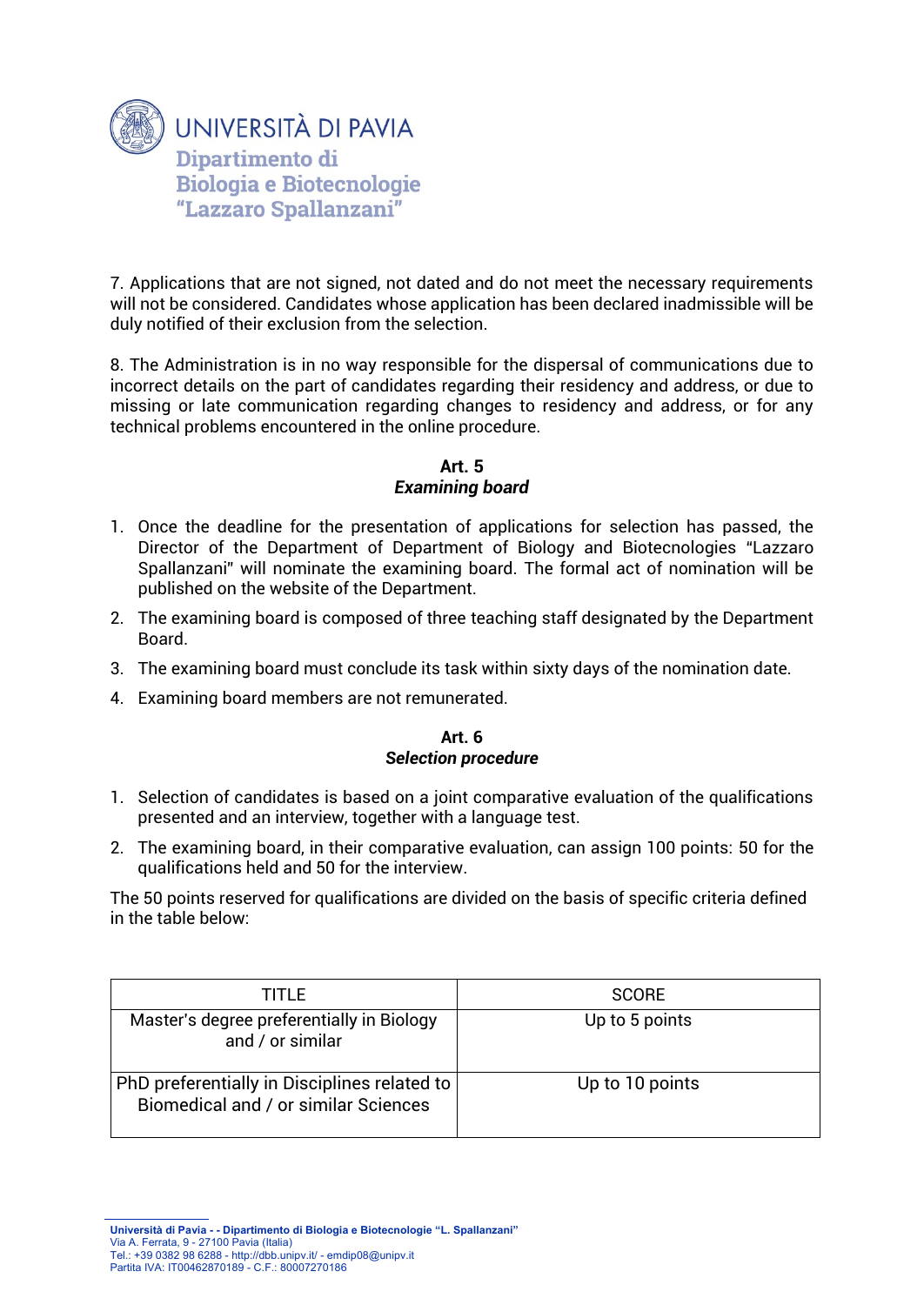

UNIVERSITÀ DI PAVIA Dipartimento di **Biologia e Biotecnologie** 

"Lazzaro Spallanzani"

| Scholarships, contracts or assignments<br>for carrying out research activities in<br>Italy/abroad | Up to 5 points  |
|---------------------------------------------------------------------------------------------------|-----------------|
| Knowledge of molecular biology and<br>microbiology techniques                                     | Up to 10 points |
| Knowledge of the research topic                                                                   | Up to 10 points |
| <b>Pubblications</b>                                                                              | Up to 10 points |

- 3. The evaluation of qualifications must, in any case, take place before the interviews begin.
- 4. The results of the assessment of qualifications will be made known to those interested in carrying out the interview, by e-mail to the address indicated on the application form.
- 5. Candidates who achieve an evaluation of qualifications of not less than thirty-five points are admitted to the interview. **The online interview will take place on May 10th 2022 at 10.00 a.m. .** The publication of the interview schedule will be considered as constituting notification to candidates who do not receive any other communication from the University administration office.

The 50 points reserved for the interview are divided on the basis of specific criteria defined in the table below:

| ARTICULATION OF THE ORAL<br><b>INTERVIEW</b>                                                         | <b>SCORE</b>    |
|------------------------------------------------------------------------------------------------------|-----------------|
| Evaluation of the research activity<br>carried out by the candidate                                  | Up to 25 points |
| Analysis of how the candidate intends<br>to carry out the activity related to this<br>research grant | Up to 25 points |

- 6. The examining commission will evaluate, through an assessment of the qualifications and interview, that the candidate possesses the necessary knowledge to carry out the research and, in particular, will constitute a preferential title:
	- **Master's Degree in Biology and/or similar;**
	- **PhD preferentially in Disciplines related to Biomedical and / or similar Sciences;**
	- **Scholarships, contracts or assignments for carrying out research activities in Italy/abroad;**

**Università di Pavia - - Dipartimento di Biologia e Biotecnologie "L. Spallanzani"** Via A. Ferrata, 9 - 27100 Pavia (Italia) Tel.: +39 0382 98 6288 - http://dbb.unipv.it/ - emdip08@unipv.it Partita IVA: IT00462870189 - C.F.: 80007270186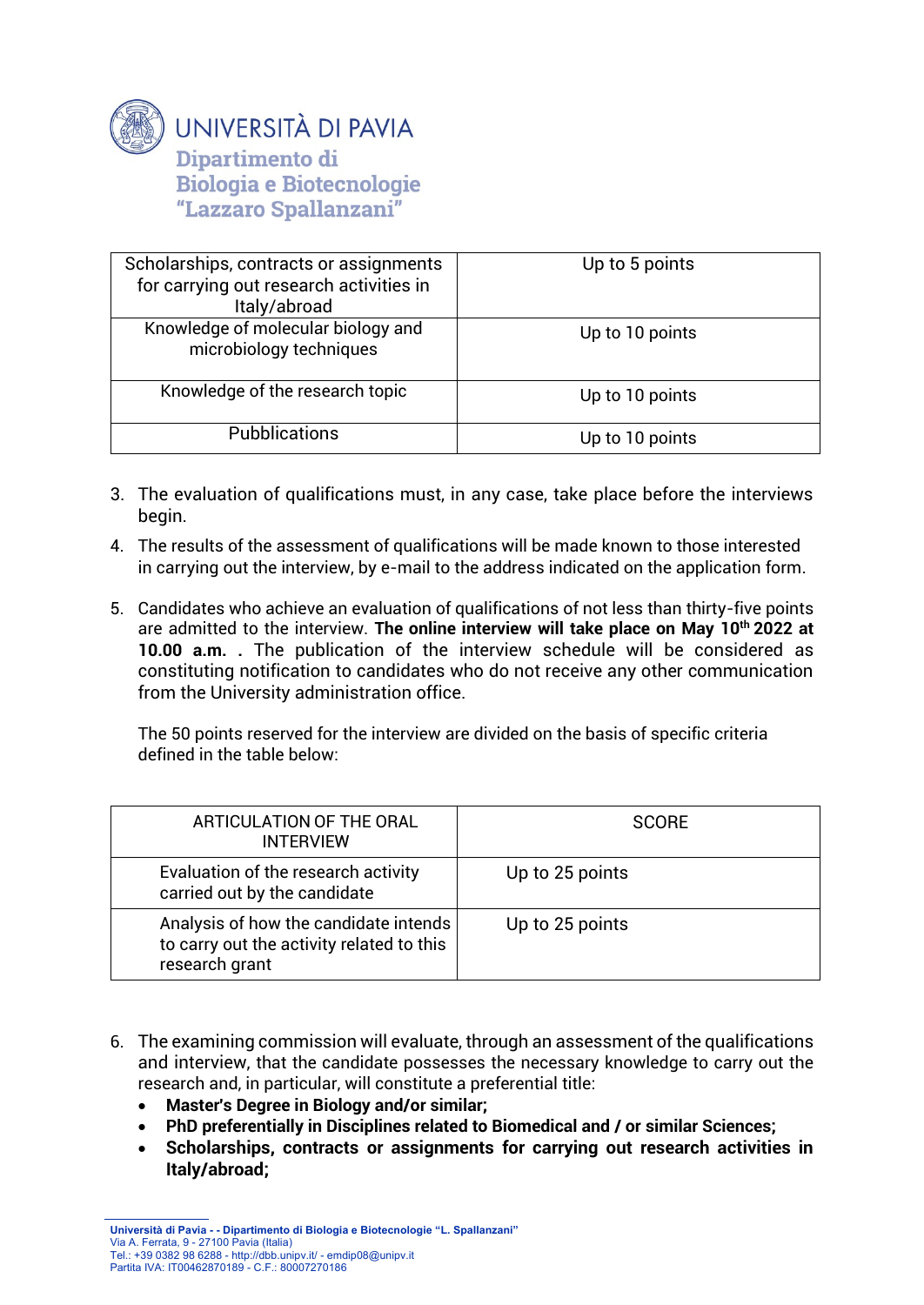

- **Knowledge of molecular biology and microbiology techniques;**
- **Knowledge of the research topic;**
- **A level of scientific production suitable for carrying out the research activity is required, attested by at least three scientific publications.**

The candidates' knowledge of the English language will also be verified.

- 7. Candidates will be considered to have passed the interview if they score more than 35 points.
- 8. In order to be admitted to the competition tests, candidates must present one of the following, valid, identity documents:
	- a) identity card;
	- b) driving licence;
	- c) passport.
- 9. Candidates who fail to appear for the admission tests will be considered to have withdrawn from the competition.
- 10. At the end of the interview session the results will be available at the secretariat of the structure, by contacting the following addresses (0382/985530-email: [rosalba.rivezzi@unipv.it\)](mailto:rosalba.rivezzi@unipv.it).
- 11. The examining board will draw up a report of the evaluation criteria, individual assessments, candidates' overall scores and the ranking list.

#### **Art. 7** *Formation of the ranking list*

- 1. The ranking list is drawn up, in descending order, based on the total scores obtained by each candidate in the evaluation of qualifications and the interview. In instances where two or more candidates have the same score, the youngest candidate will prevail.
- 2. The Department Director, by decree, will ascertain the validity of the competition procedures and approve the ranking list. Candidates who place in the top positions of each ranking list will be considered as winners, subject to confirmation that they meet the requirements for participating in the selection procedure.
- 3. The winners' ranking list will be come into effect immediately and will be published on the noticeboard of the department where the competition was held as well as on the University's official online noticeboard at<http://www-5.unipv.it/alboufficiale/> and on the website of the Department of Biology and Biotecnologies "Lazzaro Spallanzani" at http://dbb.unipv.it/dipartamento-trasparente-bandi-di-concorso-assegni/.
- 4. .

The day successive to the publication of the ranking list on the University's online noticeboard will be taken as the period start date for any eventual appeals.

5. Should a winner withdraw, the candidate not meet the selection participation requirements or in cases where research activities have not commenced within the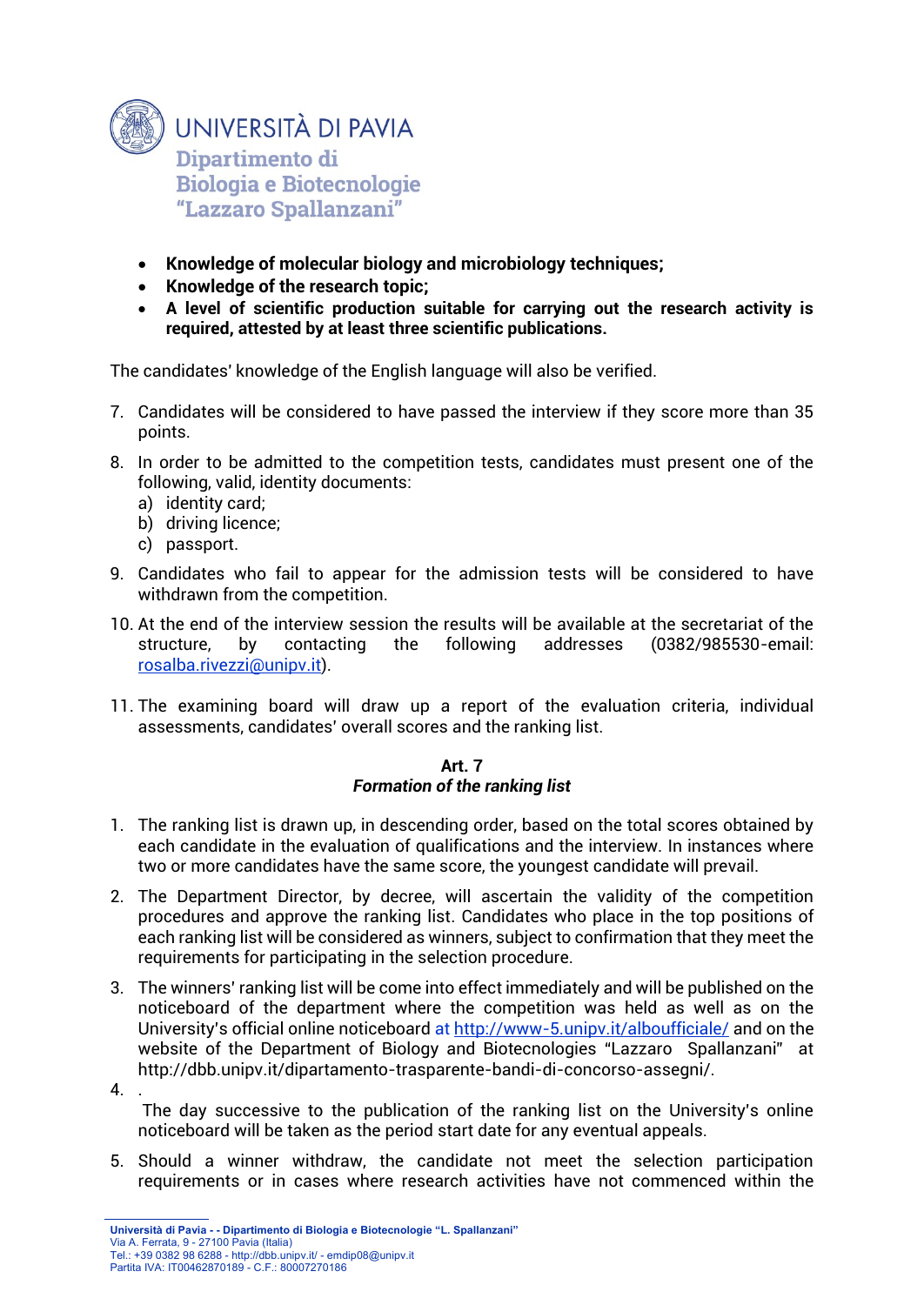

established period, research fellowships will be awarded to candidates who meet the criteria, in strict ranking list order.

6. A position on a competition winners' ranking list does not imply any priority for future selection procedures.

#### **Art. 8**

### *Publication of the competition procedure guidelines*

- 1. The University will make public the examining board's evaluation of each candidate.
- *2.* Assessment results will be published on the noticeboard of the department where the competition test was held and/or available at the secretariat of the department.

### **Art. 9** *Acceptance of research fellowships*

- 1. Winners should send to the Department of Biology and Biotecnologies "Lazzaro Spallanzani" the following documents within the final deadline indicated in the letter of communication:
	- a) a declaration of formal acceptance of the research fellowship via the form available at http://www-assegni.unipv.it/modulistica-assegnisti/;
	- b) a photocopy of a valid identity document;
	- c) photocopy of the Italian fiscal code;
	- d) copy of insurance form with the receipt of payment;
	- e) form for tax and social security declarations and indication of the bank details.

Winners must also provide a declaration that adheres to articles 46 and 47 of Presidential Decree dated 20 December 2000, n. 445 that includes the:

- a) date of birth, residency and citizenship;
- b) degree certificate (course duration not less than 4 years, as established by the teaching regulations in D.M. n. 509/1999) or a Master's degree/specialisation (pursuant to D.M. n. 509/1999 and n. 270/2004).

Winners - Italian, EU and non-EU citizens - in possession of a qualification awarded overseas (in a non-EU state), must provide a photocopy of their degree certificate, translated and legally validated, together with a declaration of value, certified, translated and legally validated, complete with an indication of the examinations taken, relative marks and course duration.

The declaration of value legal is issued by the competent Italian diplomatic representatives in the country where the institution that made the award is based.

- c) The research doctorate obtained, specifying whether the candidate benefited from a scholarship during the course and the duration of the scholarship (as set out in the preceding lett. b);
- d) candidates should not be in receipt of another research fellowship for conducting a research, nor be contracted to collaborate in research activities;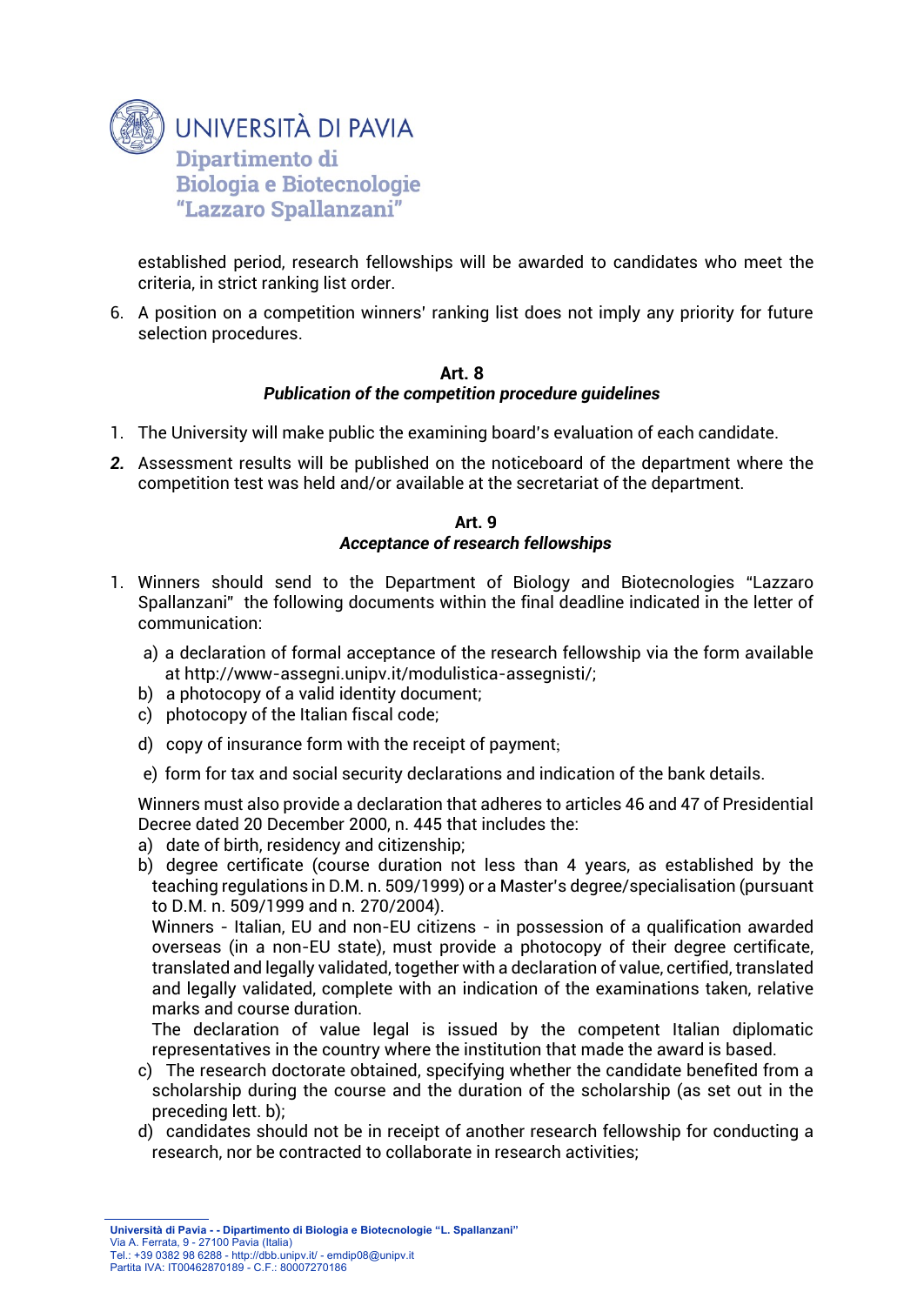

- e) candidates should not hold concurrently the research fellowship and any form of scholarship or research fellowship unless they are awarded by national and overseas institutions for the purposes of supplementing, during an overseas assignment, the research activities;
- f) candidates should not hold a substitute teaching position in the schools; the research fellowship will be suspended in such case;
- g) candidates should be committed, if they intend to undertake an occasional work activity, to require, subject to complete fulfilment of their tasks and provided the conditions of art. 18 paragraph 5 of the grants' Regulation, the prior written authorisation of the teacher in charge of research, and of the Director of the structure where the research will be developed;
- h) candidates should not be enrolled, for the entire duration of the contract referred to in article 10 of this call for applications, on degree courses, specialist or short Master's course, doctorate courses benefiting from a scholarship or medical specialisations, in Italy or overseas, or on University Master's degree courses;
- i) candidates should not be related by marriage, consanguinity or affinity, including fourth degree relations, to teaching staff from the department/research centre or institution that is proposing to offer the contract, the Dean, the Director General or member of the University Administration Board pursuant to art. 18, comma 1, lett. *b)* and *c)* of Law n. 240 dated 30 December 2010;
- j) candidates should state whether they are employed at a public body referred to in comma 6, art. 2 of this call for applications and, if they are employed in such a capacity, to request being placed on leave without remuneration for the entire duration of the contract for which they receive a research fellowship.
- 2. Candidates who have successfully passed the selection procedure but who do not express a desire to accept the research fellowship for the conducting of research activities by the deadline indicated at comma 1, will forfeit their right to the fellowship.
- 3. The Administration office reserves the right to check the veracity of that contained in winners' declarations. Should such declarations prove to be false, the candidate will forfeit all the benefits arising from the use of said documents and false declarations will be annulled.

### **Art. 10** *Conferment of the research fellowship*

- 1. Research fellowships for the conducting of research activities are awarded under private law contracts in which contractual rights and obligations are stated. The contract will be stipulated within three months of acceptance. This type of contract does not constitute, in any way, a wage labour relationship.
- 2. Successful candidates will establish a participatory relationship with the University focused on the conducting of research activities. This relationship does not form part of the institutional structure of university teaching and the role of university researchers and cannot be considered useful in terms of gaining employment in Italian universities and university institutes.

**Università di Pavia - - Dipartimento di Biologia e Biotecnologie "L. Spallanzani"** Via A. Ferrata, 9 - 27100 Pavia (Italia) Tel.: +39 0382 98 6288 - http://dbb.unipv.it/ - emdip08@unipv.it Partita IVA: IT00462870189 - C.F.: 80007270186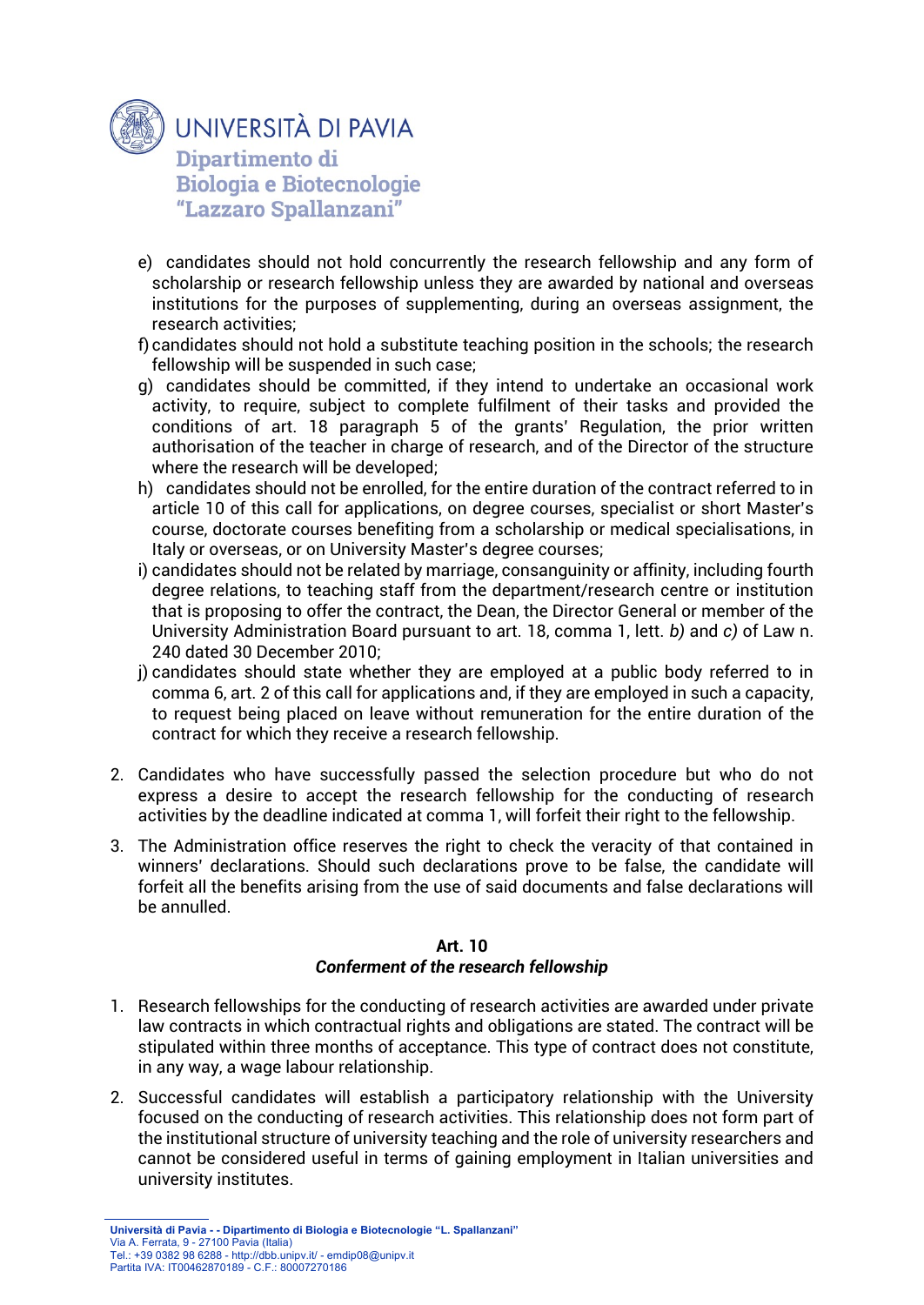

- 3. Research fellowships, without exception, become effective from the first day of the month that succeeds that in which the contract was stipulated.
- 4. Deferments from this start date will only be authorised for successful candidates who can document that they were pregnant, recovering from giving birth or suffering from a serious illness on the date they were notified of the awarding of the research fellowship.
- 5. Candidates who are allowed to defer the start of their research activities must present to the Administration office a medical certificate in support of their claim for deferral. Candidates awarded research fellowships must begin their research activities on the first day of the months that succeeds the end of the deferral period.
- 6. Successful candidates who do not begin their research within the established deadline will forfeit their right to a fellowship.

### **Art. 11** *Conducting research*

- 1. The activities of research fellows will be overseen by a team leader, appointed by the relative department, and will focus on activities closely related to a research programme, or a phase of this programme, and will not be concerned with the mere providing of technical support for the conducting of the research programme. Research activities will be defined in collaboration with the team leader and attached to the contract, referred to in article 10, of which it will be an integral part.
- 2. Research fellows will normally undertake their activities in the department where the team leader is based, making use of the instruments and services available there. Provided the team leader gives his/her consent, research activities may also be conducted in other University departments or at other qualified Italian or overseas centres.
- 3. Under motivated proposal of the Department, in accordance with the research Leader, holders of research fellowships related to scientific-disciplinary fields of medical-clinic area, may undertake an assistance activity in support of the teacher in charge of the project, only if it is directly functional to the needs of the research project. This activity will take place in the manner and within the limits stipulated in the contract and, in the case of activities in Heath Companies, by special agreements between the University and the Companies themselves.

### **Art. 12** *Mobility of research fellows*

1. The Director of the department that has offered the contract may, prompted by the project team leader, authorise research fellows to carry out study missions in Italy or overseas aimed at the establishment of research programmes and/or presentations to scientific conferences.

### **Art. 13** *Evaluation of research activities*

**Università di Pavia - - Dipartimento di Biologia e Biotecnologie "L. Spallanzani"** Via A. Ferrata, 9 - 27100 Pavia (Italia) Tel.: +39 0382 98 6288 - http://dbb.unipv.it/ - emdip08@unipv.it Partita IVA: IT00462870189 - C.F.: 80007270186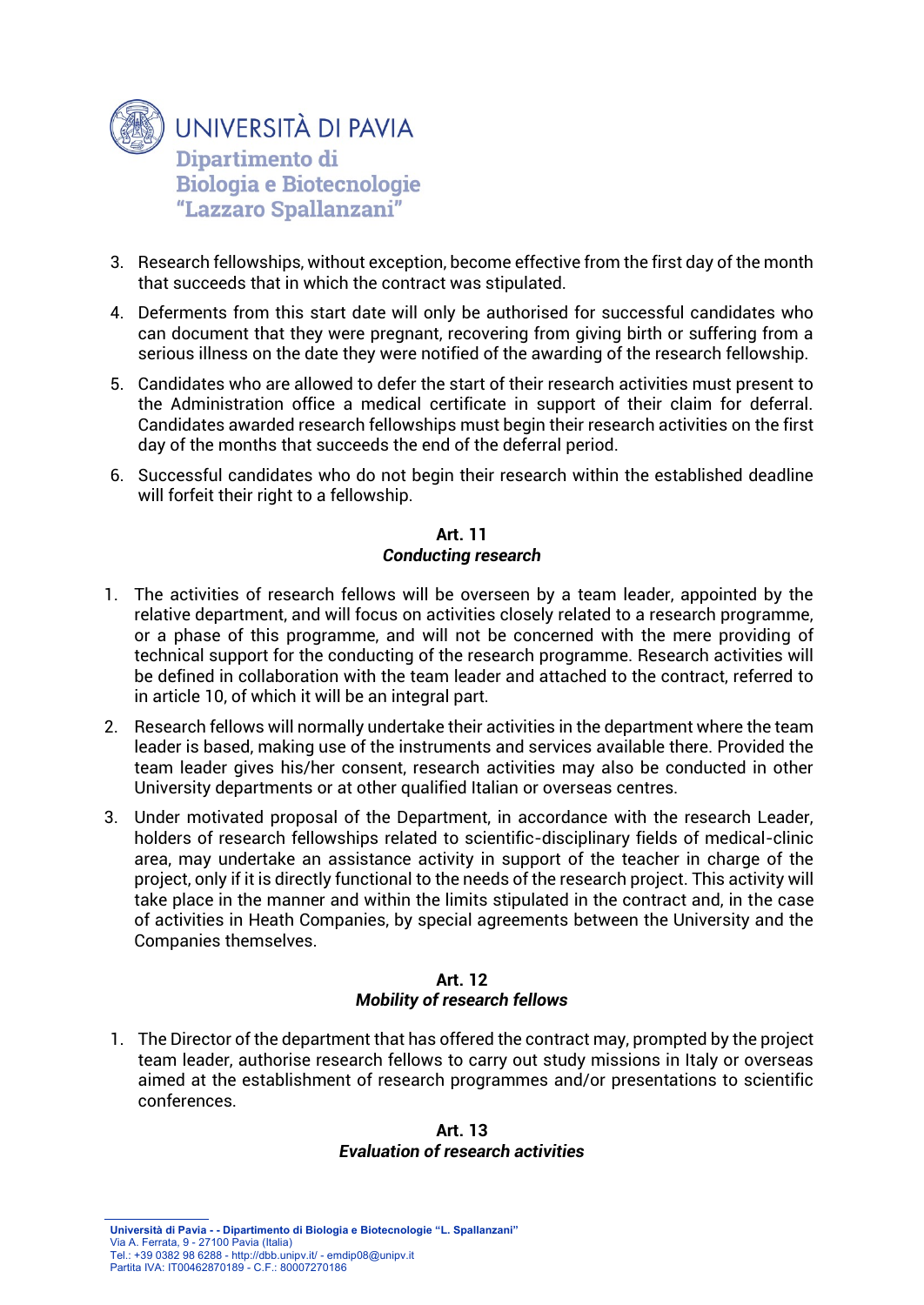

1. Research fellows must, at least 30 days before the end of each year of activity, present to the Board of the department where the research is conducted a written report of the research undertaken, together with the team leader's appraisal. The Board will evaluate the merits of the research activities.

#### **Art. 14** *Insurance cover of research fellows*

The University of Pavia provides its research fellows with:

1. adequate protection INAIL against accidents through the mechanism of "management on behalf of the State" under D.P.R. dated 30 May 1965, n, 1124;

- 2. Insurance coverage for risks arising from Civil Responsibility.
- 3. The research fellows must provide, under their responsibility:
	- The insurance coverage for accidents, as recommended by the University;
	- The Civil Professional Responsibility insurance coverage related to health care, for holders of research fellowships related to the scientific-disciplinary sectors of medical-clinic area who perform assistance activities in support of the teacher responsible for the project.

#### **Art. 15** *Research fellows' teaching activities*

- 1. Subject to the scientific manager's authorisation, teaching assignments may be conferred to the research fellows in possession of research doctorates or specialist qualifications in the medical field pursuing Art. 23 of Law dated 30.12.2010, n. 240, with limit of  $36<sup>1</sup>$  hours per academic year.
- 2. Subject to the team leader's authorisation, research fellows may conduct teaching activities/tutoring with limit of 36<sup>2</sup> hours per academic year.
- 3. Subject to the team leader's authorization, the research fellow may also collaborate with students in the research carried out for degree or doctoral theses concerning a topic related to the research covered by the collaboration agreement.
- 4. Research fellows' teaching activities must not interfere with their research.

-

 $^{\rm 1}$  Also for the academic year 2021/2022, just resolutions of the governing bodies of the University and subsequent notes, the limit set by art. 15, paragraph 1, is raised to 60 hours

 $<sup>2</sup>$  Also for the academic year 2021/2022, just resolutions of the governing bodies of the University and subsequent notes, the</sup> limit set by art. 15, paragraph 2, is raised to 60 hours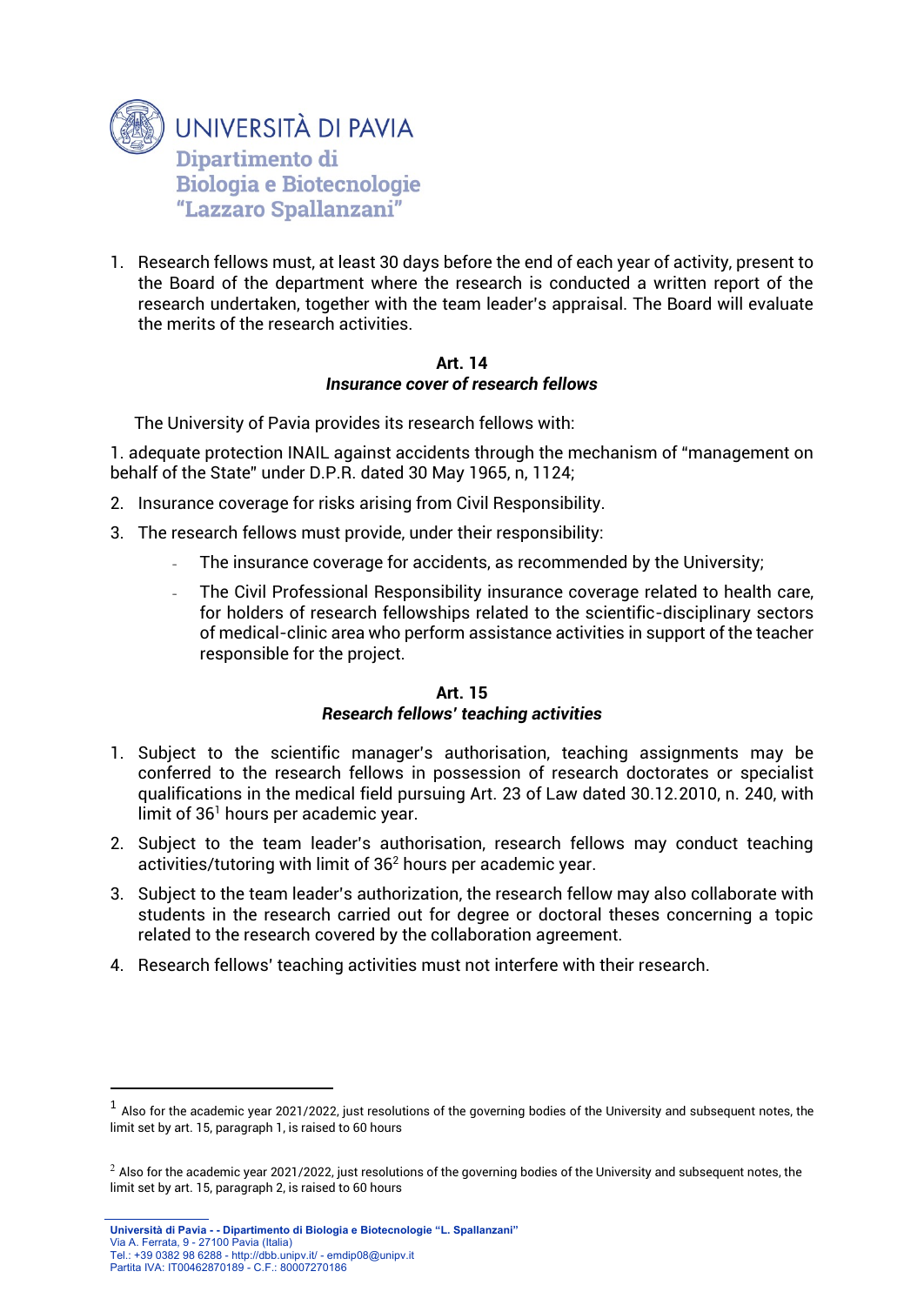

### **Art. 16** *Incompatibility*

- 1. Research fellowships cannot be granted to candidates who already hold other research grants or grants of collaboration to the research activity.
- 2. Research fellowships are incompatible with enrolment for the entire duration of the contract referred to in this call for applications, on degree courses, specialist or short Masters course, doctorate courses benefiting from a scholarship or medical specialisations, in Italy or overseas, or on University Master's degree courses;
- 3. Research fellowships cannot be awarded to candidates related by marriage, consanguinity or affinity, including fourth degree relations, to teaching staff from the department/research centre or institution that is proposing to offer the contract, the Dean, the Director General or member of the University Administration Board;
- 4. Research fellowships cannot be held concurrently with any form of scholarship or for research activities unless they are awarded by national or overseas institutions for the purposes of supplementing, during an overseas assignment, the research activities;
- 5. Research fellows may not accept a substitute teaching position in the schools; the research fellowship will be suspended in such case.
- 6. Subject to the team leader and Department Director's written authorisation, research fellows may accept occasional working contracts if:
	- these do not interfere with their research activities;
	- these are compatible with the research activities;
	- these do not involve a conflict of interest with the research activities.

# *Art. 17 Interruptions*

- 1. Research activities may be interrupted, provided notification is given, should research fellows fall pregnant, need to recover after giving birth or suffer from a serious illness
- 2. The overall duration covered by the research fellowship cannot be reduced because of interruptions referred to in the previous comma.
- 3. The research fellowship will be suspended during periods when research activities are interrupted.

#### *Art. 18 Termination of the contractual arrangement*

- 1. The contract between the University and the research fellow will be terminated, without notice, in the following cases:
	- a) unjustified delay to commencing research activities;
	- b) violating the current incompatibility regulations concerning the awarding of research fellowships for research activities;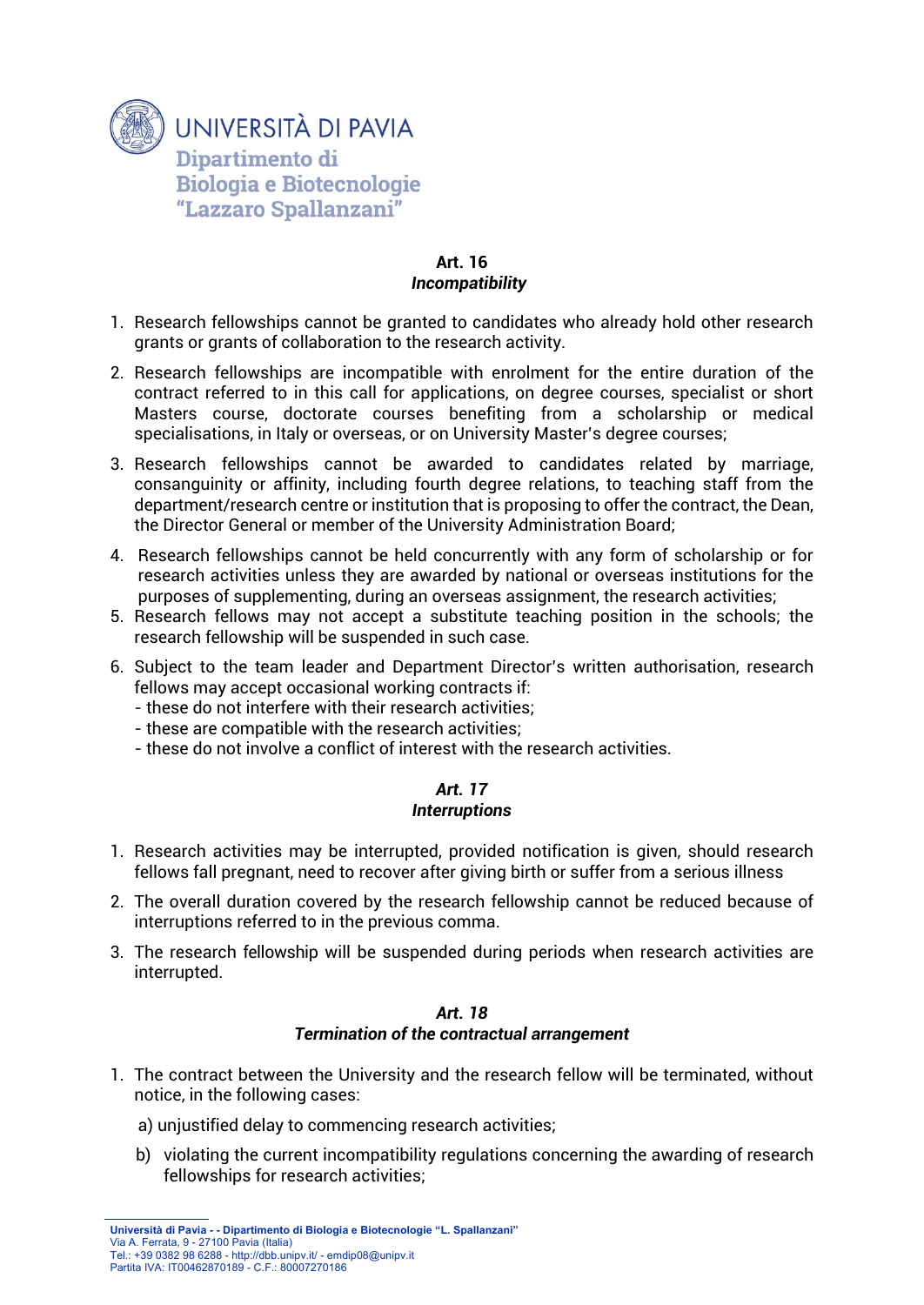

- c) a negative evaluation of the research activities by the board of the department where the research is conducted, in instances of multi-year grant awards.
- 2. The team leader may communicate serious shortcomings, in writing, to the research fellow. The department board may decide to terminate the contract if the research fellow's justifications are deemed unsatisfactory.

### *Art. 19 Withdrawals*

1.Research fellows who wish to withdraw from the contract should communicate their decision to the department in order for the subsequent measures to be taken.

### **Art. 20** *Return of certificates*

- 1. Candidates should arrange, at their own expense, for their degree certificates and published works presented during the selection process to be returned once three months have passed since the publication of the ranking list.
- 2. Once six months have passed since the publication of the ranking list, the University cannot in any way be held responsible for the documents and published works presented by the candidates during the selection process.

### **Art. 21** *Handling of personal data*

1. The personal data provided by the candidates in their applications, pursuant to General Data Protection Regulation – Regulation (EU) 2016/679, shall be processed for the purposes of managing the selection procedure and the contract. Selection procedure manager is the Director of Department of Biology and Biotecnologies "Lazzaro Spallanzani" Prof. Marco Biggiogera.

Candidates are entitled to the rights stated in the decree mentioned above regarding access to personal data, its modification, updating, integration, cancellation or regarding inaccurate, incomplete or illegally-collected data, as well as reserving the right to oppose any use of the data other than the institutional purposes stated above.

#### **Art. 22** *Head of administrative procedures*

1. Pursuant to article 5 of the Law dated 7 August 1990, n. 241 and subsequent modifications and integrations, the Head of Administrative Procedures overseeing the individual competition tests referred to in this call for applications is Dr Livia Bertoni – Department of Biology and Biotecnologies "Lazzaro Spallanzani "- 9, Ferrata Street – PAVIA – phone no +39 382 986446.